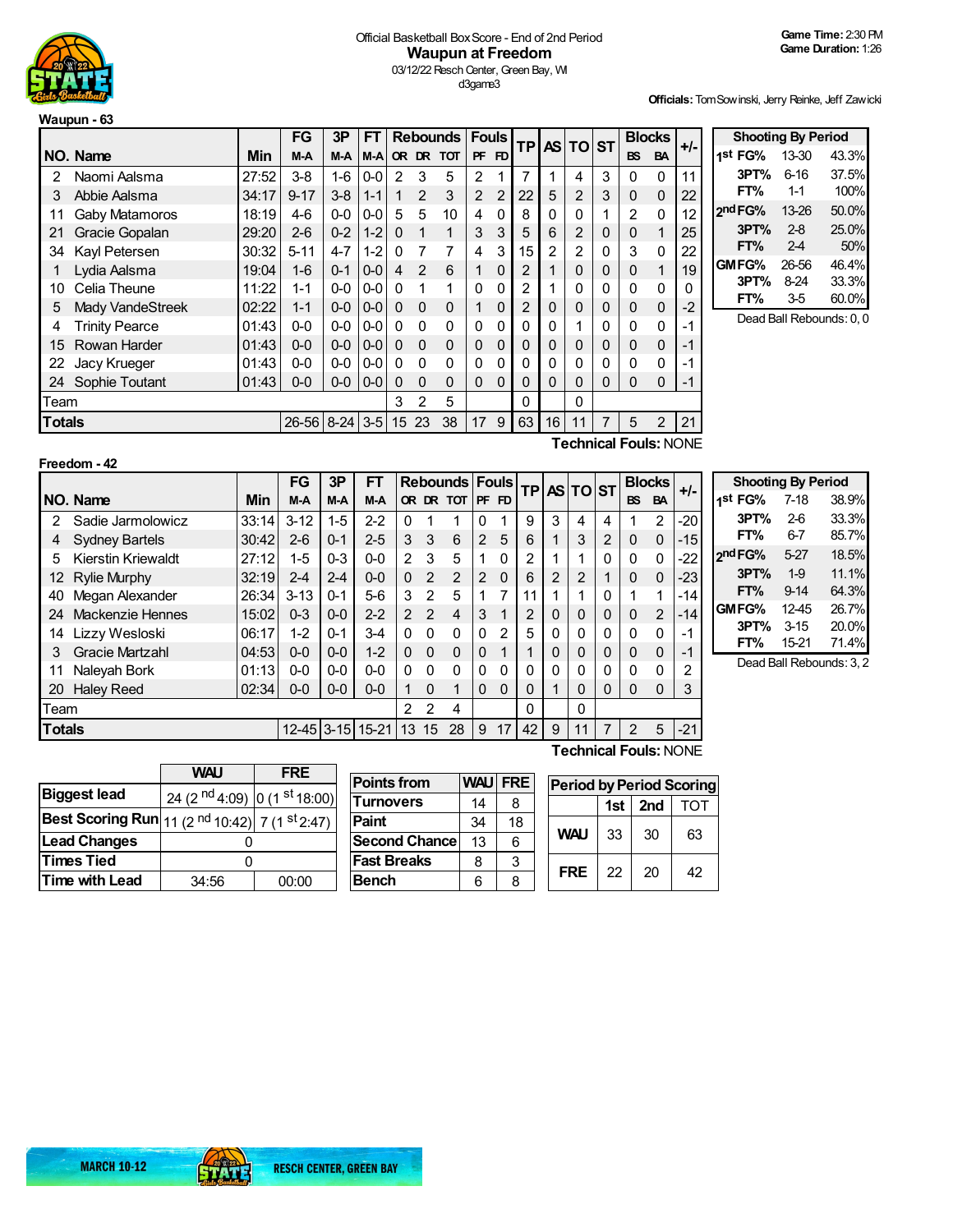

**Officials:**TomSowinski, Jerry Reinke, Jeff Zawicki

## **Period 1**

| <b>Period Starters:</b> |                                                           |             |                |               |                                                  |                                                          |
|-------------------------|-----------------------------------------------------------|-------------|----------------|---------------|--------------------------------------------------|----------------------------------------------------------|
| <b>FRE</b>              | 2 Jarmolowicz S                                           | 4 Bartels S | 5 Kriewaldt K  |               | 12 Murphy R                                      | 40 Alexander M                                           |
| <b>WAU</b>              | 2 Aalsma N                                                | 3 Aalsma A  | 11 Matamoros G |               | 21 Gopalan G                                     | 34 Petersen K                                            |
| <b>Game Time</b>        | <b>FRE</b>                                                |             | <b>Score</b>   | <b>Diff</b>   |                                                  | <b>WAU</b>                                               |
| 18:00                   | 4 BARTELS S jumpball lost                                 |             |                |               | 34 PETERSEN K jumpball won                       |                                                          |
| 17:41                   |                                                           |             |                |               | 2 AALSMAN 3pt FG, jump shot missed               |                                                          |
| 17:38                   | defensive rebound (1)                                     |             |                |               |                                                  |                                                          |
| 17:17                   | 2 JARMOLOWICZ S 2pt FG in the paint, layup blocked        |             |                |               |                                                  |                                                          |
| 17:17                   |                                                           |             |                |               | 34 PETERSEN K block (1)                          |                                                          |
| 17:14                   |                                                           |             |                |               | 21 GOPALAN G defensive rebound (1)               |                                                          |
| 16:56                   |                                                           |             | $0-2$          | $-2$          | 21 GOPALAN G 2pt FG in the paint, layup made (2) |                                                          |
| 16:56                   |                                                           |             |                |               | 34 PETERSEN K assist (1)                         |                                                          |
| 16:44                   | 12 MURPHY R turnover bad pass (1)                         |             |                |               | 3 AALSMAAsteal (1)                               |                                                          |
| 16:38                   |                                                           |             | $0 - 4$        | $-4$          | layup made (2)                                   | 3 AALSMA A 2pt FG fast break from turnover in the paint, |
| 16:21                   | 2 JARMOLOWICZ S 3pt FG, jump shot missed                  |             |                |               |                                                  |                                                          |
| 16:19                   |                                                           |             |                |               | 2 AALSMAN defensive rebound (1)                  |                                                          |
| 15:46                   |                                                           |             | $0 - 6$        | -6            |                                                  | 11 MATAMOROS G 2pt FG in the paint, layup made (2)       |
| 15:46                   |                                                           |             |                |               | 2 AALSMAN assist (1)                             |                                                          |
| 15:22                   | 40 ALEXANDER M2pt FG in the paint, layup made (2)         |             | $2 - 6$        | -4            |                                                  |                                                          |
| 15:22                   | 2 JARMOLOWICZ S assist (1)                                |             |                |               |                                                  |                                                          |
| 15:01                   |                                                           |             |                |               | 2 AALSMAN turnover bad pass (1)                  |                                                          |
| 15:01                   |                                                           |             |                | Timeout media |                                                  |                                                          |
| 14:47                   | 40 ALEXANDER Mfoul drawn (1)                              |             |                |               | 11 MATAMOROS G foul personal (1 - 1)             |                                                          |
| 14:43                   | 12 MURPHYR 3pt FG from turnover, jump shot missed         |             |                |               |                                                  |                                                          |
| 14:40                   |                                                           |             |                |               | 11 MATAMOROS G defensive rebound (1)             |                                                          |
| 14:36                   | 12 MURPHY R foul personal (1 - 1)                         |             |                |               | 34 PETERSEN K foul drawn (1)                     |                                                          |
| 14:27                   |                                                           |             |                |               | missed                                           | 34 PETERSEN K 2pt FG in the paint, pull up jump shot     |
| 14:24                   |                                                           |             |                |               | 11 MATAMOROS G offensive rebound (2)             |                                                          |
| 14:22                   |                                                           |             |                |               |                                                  | 34 PETERSEN K 3pt FG second chance, jump shot missed     |
| 14:17                   | 40 ALEXANDER Mdefensive rebound (1)                       |             |                |               |                                                  |                                                          |
| 14:17                   | jump ball situation                                       |             |                |               |                                                  |                                                          |
| 14:04                   | 2 JARMOLOWICZ S 2pt FG in the paint, driving layup missed |             |                |               |                                                  |                                                          |
| 14:01                   |                                                           |             |                |               | 11 MATAMOROS G defensive rebound (3)             |                                                          |
| 13:47                   |                                                           |             | $2-9$          | $-7$          | 3 AALSMAA3pt FG, step back jump shot made (5)    |                                                          |
| 13:30                   | 4 BARTELS S turnover lost ball (1)                        |             |                |               | 2 AALSMAN steal (1)                              |                                                          |
| 13:21                   |                                                           |             |                |               | layup missed                                     | 21 GOPALAN G 2pt FG from turnover in the paint, driving  |
| 13:19                   | 5 KRIEWALDT K defensive rebound (1)                       |             |                |               |                                                  |                                                          |
| 13:14                   | 2 JARMOLOWICZ S turnover lost ball (1)                    |             |                |               |                                                  |                                                          |
| 13:14                   | 5 KRIEWALDT K substitution out                            |             |                |               |                                                  |                                                          |
| 13:14                   | 24 HENNES Msubstitution in                                |             |                |               |                                                  |                                                          |
| 13:14                   |                                                           |             |                |               | 11 MATAMOROS G substitution out                  |                                                          |
| 13:14                   |                                                           |             |                |               | 1 AALSMAL substitution in                        |                                                          |
| 12:50                   |                                                           |             | $2 - 11$       | -9            | jump shot made (4)                               | 21 GOPALAN G 2pt FG from turnover in the paint, floating |
| 12:48                   | Timeout 30 Sec                                            |             |                |               |                                                  |                                                          |

**MARCH 10-12** 

61

Π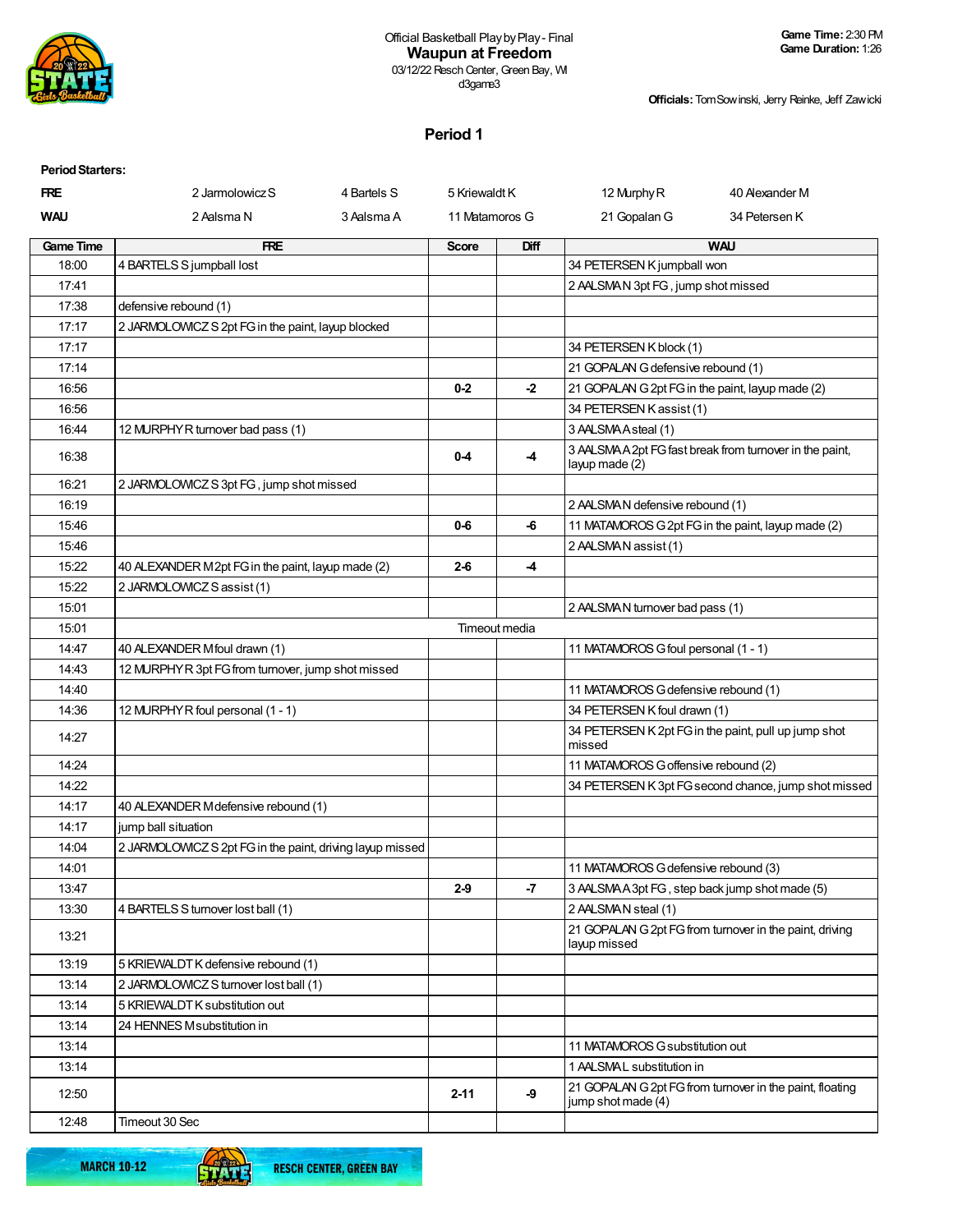

## Official Basketball PlaybyPlay- Final **Waupun at Freedom**

**Officials:**TomSowinski, Jerry Reinke, Jeff Zawicki

| <b>Game Time</b> | <b>FRE</b>                                        | Score    | Diff          | <b>WAU</b>                                                                      |
|------------------|---------------------------------------------------|----------|---------------|---------------------------------------------------------------------------------|
| 12:42            | 2 JARMOLOWICZ S turnover bad pass (2)             |          |               |                                                                                 |
| 12:26            |                                                   | $2 - 13$ | $-11$         | 3 AALSMA A 2pt FG from turnover in the paint, driving layup<br>made $(7)$       |
| 12:26            | 24 HENNES Mfoul shooting (1 - 2)                  |          |               | 3 AALSMA A foul drawn (1)                                                       |
| 12:26            |                                                   | $2 - 14$ | $-12$         | 3 AALSMA A free throw 1 - 1 made (8)                                            |
| 12:01            | 12 MURPHY R 3pt FG, jump shot made (3)            | $5-14$   | -9            |                                                                                 |
| 12:01            | 40 ALEXANDER Massist (1)                          |          |               |                                                                                 |
| 11:42            |                                                   | $5 - 16$ | -11           | 34 PETERSEN K 2pt FG in the paint, driving layup made (2)                       |
| 11:14            | 24 HENNES M2pt FG in the paint, layup blocked     |          |               |                                                                                 |
| 11:14            |                                                   |          |               | 34 PETERSEN K block (2)                                                         |
| 11:09            |                                                   |          |               | 1 AALSMAL defensive rebound (1)                                                 |
| 11:06            |                                                   |          |               | 3 AALSMAA3pt FG, jump shot missed                                               |
| 11:03            |                                                   |          |               | 2 AALSMAN offensive rebound (2)                                                 |
| 10:53            |                                                   |          |               | 3 AALSMAA 3pt FG second chance, jump shot missed                                |
| 10:50            |                                                   |          |               | 1 AALSMAL offensive rebound (2)                                                 |
| 10:40            |                                                   |          |               | Timeout 30 Sec                                                                  |
| 10:40            | 12 MURPHY R substitution out                      |          |               |                                                                                 |
| 10:40            | 40 ALEXANDER Msubstitution out                    |          |               |                                                                                 |
| 10:40            | 5 KRIEWALDT K substitution in                     |          |               |                                                                                 |
| 10:40            | 14 WESLOSKI L substitution in                     |          |               |                                                                                 |
| 10:18            |                                                   | $5 - 18$ | $-13$         | 2 AALSMAN 2pt FG second chance in the paint, layup made<br>(2)                  |
| 10:18            |                                                   |          |               | 21 GOPALAN Gassist (1)                                                          |
| 09:50            | 14 WESLOSKI L 2pt FG in the paint, layup made (2) | $7-18$   | -11           |                                                                                 |
| 09:50            | 5 KRIEWALDT K assist (1)                          |          |               |                                                                                 |
| 09:31            |                                                   |          |               | 21 GOPALAN G 3pt FG, jump shot missed                                           |
| 09:27            |                                                   |          |               | 1 AALSMAL offensive rebound (3)                                                 |
| 09:26            |                                                   |          |               | 1 AALSMAL 2pt FG second chance in the paint, layup<br>blocked                   |
| 09:26            | 2 JARMOLOWICZ S block (1)                         |          |               |                                                                                 |
| 09:26            |                                                   |          |               | offensive rebound (10)                                                          |
| 09:26            |                                                   |          | Timeout media |                                                                                 |
| 09:26            | 4 BARTELS S substitution out                      |          |               |                                                                                 |
| 09:26            | 14 WESLOSKI L substitution out                    |          |               |                                                                                 |
| 09:26            | 12 MURPHY R substitution in                       |          |               |                                                                                 |
| 09:26            | 40 ALEXANDER Msubstitution in                     |          |               |                                                                                 |
| 09:02            |                                                   |          |               | 34 PETERSEN K 2pt FG second chance in the paint,<br>turnaround jump shot missed |
| 08:59            |                                                   |          |               | 1 AALSMAL offensive rebound (4)                                                 |
| 08:57            |                                                   | $7 - 21$ | $-14$         | 34 PETERSEN K 3pt FG second chance, jump shot made<br>(5)                       |
| 08:57            |                                                   |          |               | 3 AALSMA Aassist (1)                                                            |
| 08:42            | 2 JARMOLOWICZ S 3pt FG, jump shot missed          |          |               |                                                                                 |
| 08:38            |                                                   |          |               | 34 PETERSEN K defensive rebound (1)                                             |
| 08:20            |                                                   |          |               | 1 AALSMAL 2pt FG outside the paint, pull up jump shot<br>missed                 |
| 08:17            | 40 ALEXANDER Mdefensive rebound (2)               |          |               |                                                                                 |
| 08:10            | 40 ALEXANDER M2pt FG in the paint, layup made (4) | $9 - 21$ | -12           |                                                                                 |
| 08:10            | 12 MURPHY R assist (1)                            |          |               |                                                                                 |
| 07:51            |                                                   | $9 - 24$ | $-15$         | 3 AALSMAA3pt FG, jump shot made (11)                                            |
| 07:51            |                                                   |          |               | 21 GOPALAN Gassist (2)                                                          |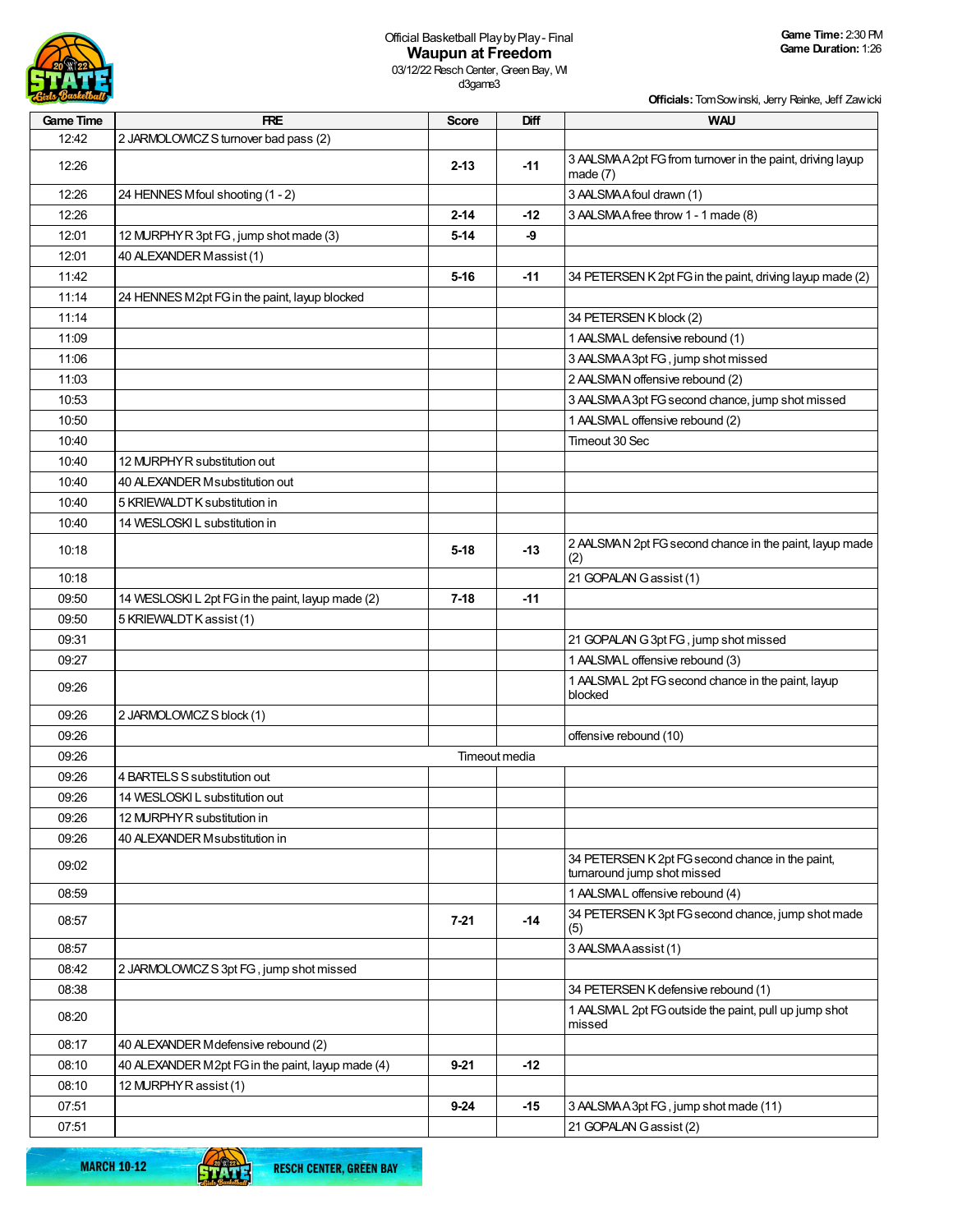

d3game3

**Officials:**TomSowinski, Jerry Reinke, Jeff Zawicki

| <b>Game Time</b> | <b>FRE</b>                                                       | Score     | Diff          | <b>WAU</b>                                                       |
|------------------|------------------------------------------------------------------|-----------|---------------|------------------------------------------------------------------|
| 07:24            | 40 ALEXANDER Mfoul drawn (2)                                     |           |               | 3 AALSMA A foul personal (1 - 2)                                 |
| 07:24            | 2 JARMOLOWICZ S substitution out                                 |           |               |                                                                  |
| 07:24            | 24 HENNES Msubstitution out                                      |           |               |                                                                  |
| 07:24            | 3 MARTZAHL G substitution in                                     |           |               |                                                                  |
| 07:24            | 4 BARTELS S substitution in                                      |           |               |                                                                  |
| 07:24            |                                                                  |           |               | 2 AALSMAN substitution out                                       |
| 07:24            |                                                                  |           |               | 11 MATAMOROS G substitution in                                   |
| 07:13            | 40 ALEXANDER M2pt FG in the paint, layup missed                  |           |               |                                                                  |
| 07:11            | 5 KRIEWALDT K offensive rebound (2)                              |           |               |                                                                  |
| 07:10            | 5 KRIEWALDT K 2pt FG second chance in the paint, layup<br>missed |           |               |                                                                  |
| 07:07            |                                                                  |           |               | 11 MATAMOROS G defensive rebound (4)                             |
| 06:47            |                                                                  |           |               | 3 AALSMAA3pt FG, jump shot missed                                |
| 06:45            | defensive dead ball rebound (1)                                  |           |               |                                                                  |
| 06:45            | 4 BARTELS S foul drawn (1)                                       |           |               | 21 GOPALAN G foul personal (1 - 3)                               |
| 06:45            |                                                                  |           | Timeout media |                                                                  |
| 06:45            | 3 MARTZAHL G substitution out                                    |           |               |                                                                  |
| 06:45            | 2 JARMOLOWICZ S substitution in                                  |           |               |                                                                  |
| 06:45            |                                                                  |           |               | 1 AALSMAL substitution out                                       |
| 06:45            |                                                                  |           |               | 10 THEUNE C substitution in                                      |
| 06:28            | 40 ALEXANDER Mfoul drawn (3)                                     |           |               | 11 MATAMOROS G foul shooting (2 - 4)                             |
| 06:28            | 40 ALEXANDER Mfree throw 1 - 2 made (5)                          | $10 - 24$ | $-14$         |                                                                  |
| 06:28            |                                                                  |           |               | 11 MATAMOROS G substitution out                                  |
| 06:28            |                                                                  |           |               | 2 AALSMAN substitution in                                        |
| 06:28            | 40 ALEXANDER Mfree throw 2 - 2 made (6)                          | $11 - 24$ | $-13$         |                                                                  |
| 06:04            | 4 BARTELS S steal (1)                                            |           |               | 21 GOPALAN G turnover bad pass (1)                               |
| 06:04            | 4 BARTELS S foul drawn (2)                                       |           |               | 21 GOPALAN G foul personal (2 - 5)                               |
| 05:51            | 2 JARMOLOWICZ S foul drawn (1)                                   |           |               | 34 PETERSEN K foul shooting (1 - 6)                              |
| 05:51            | 2 JARMOLOWICZ S free throw 1 - 2 made (1)                        | $12 - 24$ | $-12$         |                                                                  |
| 05:51            |                                                                  |           |               | 21 GOPALAN G substitution out                                    |
| 05:51            |                                                                  |           |               | 1 AALSMAL substitution in                                        |
| 05:51            | 2 JARMOLOWICZ S free throw 2 - 2 made (2)                        | 13-24     | $-11$         |                                                                  |
| 05:16            |                                                                  |           |               | 3 AALSMAA2pt FG outside the paint, step back jump shot<br>missed |
| 05:13            | 5 KRIEWALDT K defensive rebound (3)                              |           |               |                                                                  |
| 04:45            | 40 ALEXANDER M3pt FG, jump shot missed                           |           |               |                                                                  |
| 04:41            | 4 BARTELS S offensive rebound (1)                                |           |               |                                                                  |
| 04:41            | 4 BARTELS S foul drawn (3)                                       |           |               | 2 AALSMAN foul personal (1 - 7)                                  |
| 04:41            | 40 ALEXANDER Msubstitution out                                   |           |               |                                                                  |
| 04:41            | 24 HENNES Msubstitution in                                       |           |               |                                                                  |
| 04:41            | 4 BARTELS S free throw 1 - 1 missed                              |           |               |                                                                  |
| 04:40            |                                                                  |           |               | 34 PETERSEN K defensive rebound (2)                              |
| 04:25            |                                                                  |           |               | 2 AALSMAN 3pt FG, jump shot missed                               |
| 04:22            | defensive rebound (8)                                            |           |               |                                                                  |
| 04:00            | 24 HENNES M2pt FG in the paint, driving layup missed             |           |               |                                                                  |
| 03:58            |                                                                  |           |               | 10 THEUNE C defensive rebound (1)                                |
| 03:50            |                                                                  |           |               | 3 AALSMAA3pt FG, jump shot missed                                |
| 03:46            |                                                                  |           |               | 1 AALSMAL offensive rebound (5)                                  |
| 03:45            |                                                                  |           |               | 1 AALSMAL 2pt FG second chance in the paint, jump shot<br>missed |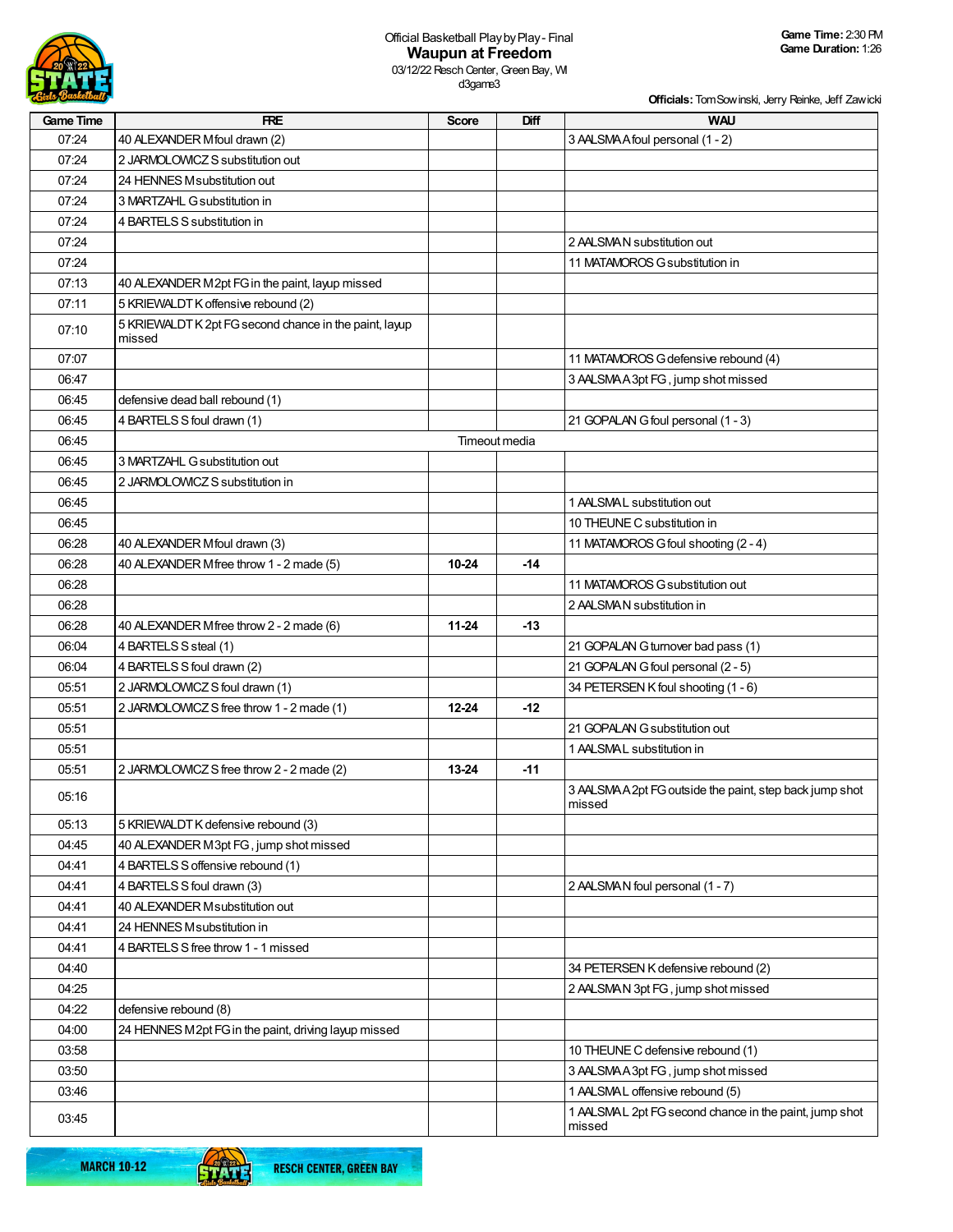

**Officials:**TomSowinski, Jerry Reinke, Jeff Zawicki

| <b>Game Time</b> | <b>FRE</b>                                                                   | <b>Score</b>         | Diff          | <b>WAU</b>                                |
|------------------|------------------------------------------------------------------------------|----------------------|---------------|-------------------------------------------|
| 03:42            | 24 HENNES Mdefensive rebound (1)                                             |                      |               |                                           |
| 03:31            | 4 BARTELS S turnover out of bounds (2)                                       |                      |               |                                           |
| 03:31            | 24 HENNES Msubstitution out                                                  |                      |               |                                           |
| 03:31            | 40 ALEXANDER Msubstitution in                                                |                      |               |                                           |
| 03:29            | 4 BARTELS S steal (2)                                                        |                      |               | 34 PETERSEN K turnover lost ball (1)      |
| 03:22            | 2 JARMOLOWICZ S 2pt FG from turnover in the paint, layup<br>missed           |                      |               |                                           |
| 03:20            |                                                                              |                      |               | defensive rebound (17)                    |
| 03:01            |                                                                              |                      |               | 1 AALSMAL 3pt FG, jump shot missed        |
| 02:58            | 4 BARTELS S defensive rebound (2)                                            |                      |               |                                           |
| 02:47            | 2 JARMOLOWICZ S 3pt FG, jump shot made (5)                                   | 16-24                | -8            |                                           |
| 02:47            | 12 MURPHY R assist (2)                                                       |                      |               |                                           |
| 02:33            |                                                                              | 16-27                | $-11$         | 2 AALSMAN 3pt FG, jump shot made (5)      |
| 02:33            |                                                                              |                      |               | 1 AALSMAL assist (1)                      |
| 01:56            | jump ball situation                                                          |                      |               |                                           |
| 01:56            | 4 BARTELS S turnover lost ball (3)                                           |                      |               | 2 AALSMAN steal (2)                       |
| 01:56            |                                                                              |                      | Timeout media |                                           |
| 01:56            | 5 KRIEWALDT K substitution out                                               |                      |               |                                           |
| 01:56            | 14 WESLOSKI L substitution in                                                |                      |               |                                           |
| 01:56            |                                                                              |                      |               | 1 AALSMAL substitution out                |
| 01:56            |                                                                              |                      |               | 21 GOPALAN G substitution in              |
| 01:34            | 12 MURPHY R foul personal (2 - 3)                                            |                      |               | 21 GOPALAN G foul drawn (1)               |
| 01:32            | 2 JARMOLOWICZ S steal (1)                                                    |                      |               | 2 AALSMAN turnover bad pass (2)           |
| 01:27            | 2 JARMOLOWICZ S 2pt FG from turnover in the paint, driving<br>layup made (7) | 18-27                | -9            |                                           |
| 01:09            |                                                                              | 18-30                | $-12$         | 34 PETERSEN K 3pt FG, jump shot made (8)  |
| 01:09            |                                                                              |                      |               | 3 AALSMA Aassist (2)                      |
| 00:48            | 4 BARTELS S 2pt FG in the paint, layup made (2)                              | 20-30                | $-10$         |                                           |
| 00:48            | 2 JARMOLOWICZ S assist (2)                                                   |                      |               |                                           |
| 00:33            |                                                                              | 20-33                | $-13$         | 34 PETERSEN K 3pt FG, jump shot made (11) |
| 00:33            |                                                                              |                      |               | 3 AALSMA Aassist (3)                      |
| 00:05            | 40 ALEXANDER Mfoul drawn (4)                                                 |                      |               | 34 PETERSEN K foul shooting (2 - 8)       |
| 00:05            | 40 ALEXANDER Mfree throw 1 - 2 made (7)                                      | 21-33                | $-12$         |                                           |
| 00:05            | 12 MURPHY R substitution out                                                 |                      |               |                                           |
| 00:05            | 3 MARTZAHL G substitution in                                                 |                      |               |                                           |
| 00:05            | 5 KRIEWALDT K substitution in                                                |                      |               |                                           |
| 00:05            | 14 WESLOSKI L substitution out                                               |                      |               |                                           |
| 00:05            |                                                                              |                      |               | 1 AALSMAL substitution in                 |
| 00:05            |                                                                              |                      |               | 10 THEUNE C substitution out              |
| 00:05            | 40 ALEXANDER Mfree throw 2 - 2 made (8)                                      | 22-33                | -11           |                                           |
| 00:01            |                                                                              |                      |               | 34 PETERSEN K 3pt FG, jump shot missed    |
| 00:01            | defensive dead ball rebound (2)                                              |                      |               |                                           |
|                  |                                                                              | <b>END OF PERIOD</b> |               |                                           |
|                  |                                                                              | <b>FRE 22-33 WAU</b> |               |                                           |

**STATE**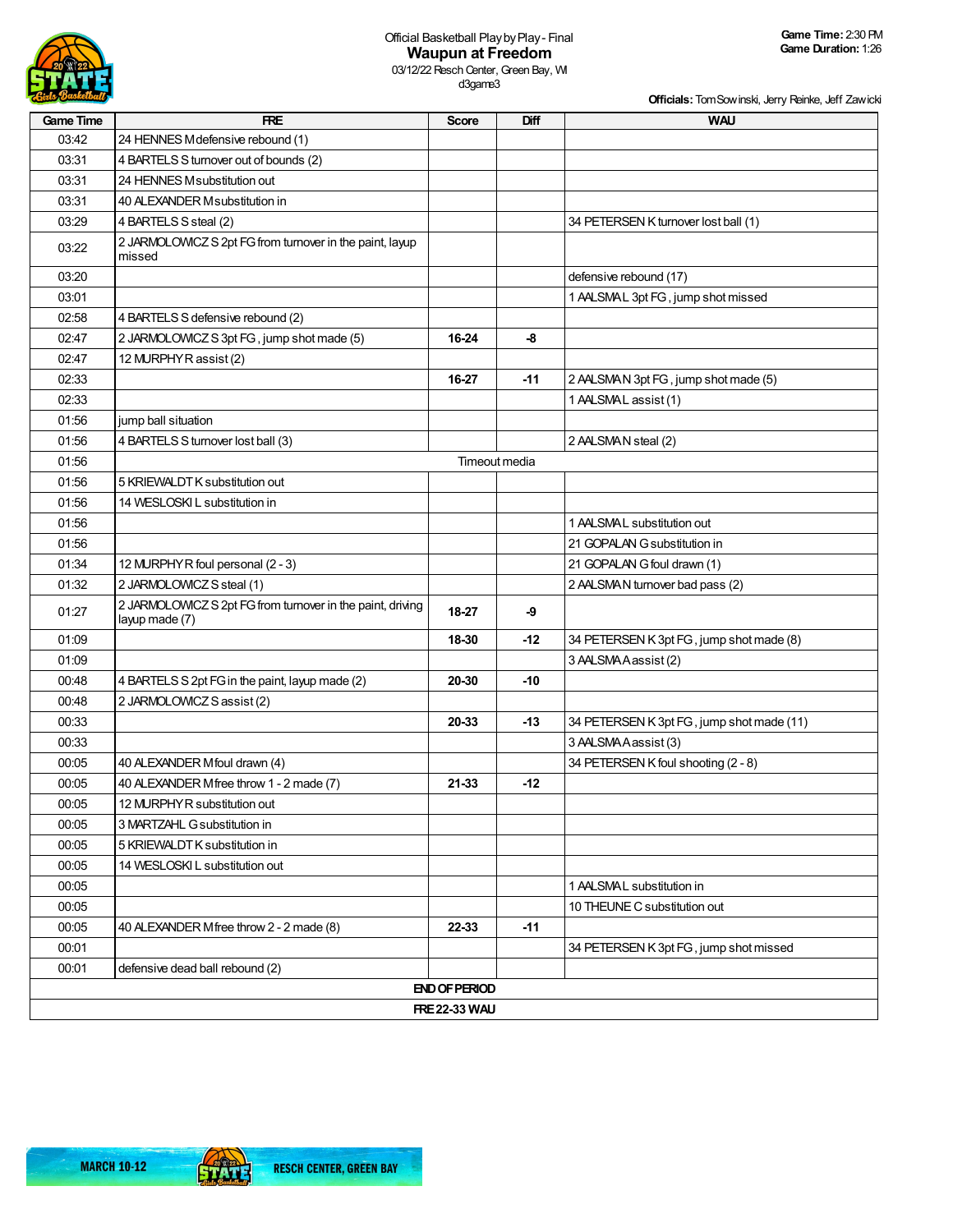

## Official Basketball Box Score - First Half **Waupun at Freedom** 03/12/22 Resch Center, Green Bay, WI d3game3

**Officials:**TomSowinski, Jerry Reinke, Jeff Zawicki

|               |                |       | <b>FG</b>  | 3P      | FT      |   | <b>Rebounds   Fouls  </b> |                |               |          |          | <b>TP AS TO ST</b> |   |              | <b>Blocks</b> |                              | $+/-$ |
|---------------|----------------|-------|------------|---------|---------|---|---------------------------|----------------|---------------|----------|----------|--------------------|---|--------------|---------------|------------------------------|-------|
|               | NO. Name       | Min   | M-A        | M-A     | M-A     |   |                           | OR DR TOT      |               | PF FD    |          |                    |   |              | <b>BS</b>     | <b>BA</b>                    |       |
| 2             | Naomi Aalsma   | 17:04 | 2-4        | 1-3     | $0-0$   |   |                           | 2              |               | 0        | 5        |                    | 2 | 2            | 0             | $\Omega$                     | 12    |
| 3             | Abbie Aalsma   | 18:00 | $4 - 9$    | $2 - 6$ | $1 - 1$ | 0 | 0                         | 0              |               |          | 11       | 3                  | 0 |              | $\Omega$      | 0                            | 11    |
| 11            | Gaby Matamoros | 05:42 | $1 - 1$    | $0-0$   | $0 - 0$ |   | 3                         | 4              | 2             | $\Omega$ | 2        | 0                  | 0 | 0            | 0             | 0                            | 6     |
| 21            | Gracie Gopalan | 14:05 | 2-4        | $0 - 1$ | $0 - 0$ | 0 | 1                         | 1              | 2             |          | 4        | 2                  |   | 0            | $\Omega$      | $\mathbf 0$                  | 12    |
| 34            | Kayl Petersen  | 18:00 | 4-8        | $3-5$   | $0-0$   | 0 | $\mathcal{P}$             | $\overline{2}$ | $\mathcal{P}$ |          | 11       |                    |   | $\mathbf 0$  | $\mathcal{P}$ | $\Omega$                     | 11    |
|               | Lydia Aalsma   | 10:29 | 0-4        | $0 - 1$ | $0-0$   | 4 | 1                         | 5              | $\Omega$      | $\Omega$ | $\Omega$ |                    | 0 | $\mathbf{0}$ | $\Omega$      | 1                            | 6     |
| 10            | Celia Theune   | 06:40 | $0-0$      | $0-0$   | 0-0     | 0 |                           | 1              | 0             | 0        | 0        | 0                  | 0 | 0            | 0             | 0                            | -3    |
|               | Team           |       |            |         |         |   | 1                         | $\overline{2}$ |               |          | $\Omega$ |                    | 0 |              |               |                              |       |
| <b>Totals</b> |                |       | 13-30 6-16 |         | $1 - 1$ | 7 | 10                        | 17             | 8             | 3        | 33       | 8                  | 4 | 3            | 2             |                              |       |
|               |                |       |            |         |         |   |                           |                |               |          |          |                    |   |              |               | <b>Technical Fouls: NONE</b> |       |

| $+/-$            | <b>Shooting By Period</b> |          |                         |
|------------------|---------------------------|----------|-------------------------|
|                  | 1st FG%                   | 13-30    | 43.3%                   |
| 12 <sup>12</sup> | 3PT%                      | $6 - 16$ | 37.5%                   |
| 11               | FT%                       | $1 - 1$  | 100%                    |
| 6                | GMFG%                     | 13-30    | 43.3%                   |
| 12               | 3PT%                      | $6 - 16$ | 37.5%                   |
| 11               | FT%                       | $1 - 1$  | 100.0%                  |
| G                |                           |          | Dead Ball Rebounds: 0.0 |

**Freedom - 22**

|               |                           |       | FG             | 3P            | FT          |              |               | <b>Rebounds</b> |                | <b>Fouls</b> | ΤP             |   | AS TO ST     |          |           | <b>Blocks</b> | $+/-$                                                                                                                                                                                                                                                                                                                   |
|---------------|---------------------------|-------|----------------|---------------|-------------|--------------|---------------|-----------------|----------------|--------------|----------------|---|--------------|----------|-----------|---------------|-------------------------------------------------------------------------------------------------------------------------------------------------------------------------------------------------------------------------------------------------------------------------------------------------------------------------|
|               | NO. Name                  | Min   | M-A            |               | M-AM-A      | <b>OR</b>    |               | DR TOT          | <b>PF</b>      | FD           |                |   |              |          | <b>BS</b> | <b>BA</b>     |                                                                                                                                                                                                                                                                                                                         |
| $\mathcal{P}$ | Sadie Jarmolowicz         | 17:21 | $2 - 7$        |               | $1 - 3$ 2-2 | $\Omega$     | $\Omega$      | 0               | 0              |              | 7              | 2 | 2            |          |           |               | $-11$                                                                                                                                                                                                                                                                                                                   |
| 4             | <b>Sydney Bartels</b>     | 15:58 | $1 - 1$        | $0 - 0 0 - 1$ |             |              |               | 2               | $\mathbf{0}$   | 3            | $\overline{2}$ | 0 | 3            | 2        | 0         | 0             | -7                                                                                                                                                                                                                                                                                                                      |
| 5             | <b>Kierstin Kriewaldt</b> | 13:35 | $0 - 1$        | $0-0$         | $0 - 0$     |              | $\mathcal{P}$ | 3               | $\Omega$       | 0            | 0              |   | $\Omega$     | $\Omega$ | $\Omega$  | $\Omega$      | -6                                                                                                                                                                                                                                                                                                                      |
| 12            | <b>Rylie Murphy</b>       | 16:41 | $1 - 2$        | $1-2$         | $0 - 0$     | 0            | $\Omega$      | $\Omega$        | $\overline{2}$ | $\mathbf{0}$ | 3              | 2 |              | 0        | $\Omega$  | $\mathbf{0}$  | $-12$                                                                                                                                                                                                                                                                                                                   |
| 40            | Megan Alexander           | 15:36 | $2 - 4$        | $0 - 1$       | $4 - 4$     | <sup>0</sup> | $\mathcal{P}$ | 2               | $\Omega$       | 4            | 8              |   | $\mathbf{0}$ | $\Omega$ | $\Omega$  | $\Omega$      | $-11$                                                                                                                                                                                                                                                                                                                   |
| 24            | Mackenzie Hennes          | 07:00 | $0 - 2$        | $0-0$         | $0 - 0$     | 0            | 1             |                 |                | 0            | 0              | 0 | 0            | 0        | 0         |               | -8                                                                                                                                                                                                                                                                                                                      |
| 14            | Lizzy Wesloski            | 03:05 | 1-1            | $0 - 0$       | $0-0$       | $\Omega$     | $\Omega$      | $\Omega$        | $\Omega$       | 0            | 2              | 0 | 0            |          | $\Omega$  | $\mathbf{0}$  | -1                                                                                                                                                                                                                                                                                                                      |
| 3             | <b>Gracie Martzahl</b>    | 00:44 | $0-0$          | $ 0-0 $ 0-0   |             | 0            | $\Omega$      | $\Omega$        | $\Omega$       | 0            | 0              |   | 0            |          | 0         | 0             |                                                                                                                                                                                                                                                                                                                         |
| Team          |                           |       |                |               |             | 0            | $\mathcal{P}$ | 2               |                |              | 0              |   | $\mathbf{0}$ |          |           |               |                                                                                                                                                                                                                                                                                                                         |
| <b>Totals</b> |                           |       | $7 - 18$   2-6 |               | $6 - 7$     | 2            | 8             | 10              | 3              | 8            | 22             | 6 | 6            | 3        |           | 2             | $-11$                                                                                                                                                                                                                                                                                                                   |
|               |                           |       |                |               |             |              |               |                 |                |              |                |   |              |          |           |               | $T =$ $\frac{1}{2}$ $\frac{1}{2}$ $\frac{1}{2}$ $\frac{1}{2}$ $\frac{1}{2}$ $\frac{1}{2}$ $\frac{1}{2}$ $\frac{1}{2}$ $\frac{1}{2}$ $\frac{1}{2}$ $\frac{1}{2}$ $\frac{1}{2}$ $\frac{1}{2}$ $\frac{1}{2}$ $\frac{1}{2}$ $\frac{1}{2}$ $\frac{1}{2}$ $\frac{1}{2}$ $\frac{1}{2}$ $\frac{1}{2}$ $\frac{1}{2}$ $\frac{1}{$ |

| <b>Shooting By Period</b> |          |       |
|---------------------------|----------|-------|
| 1st FG%                   | $7 - 18$ | 38.9% |
| 3PT%                      | $2-6$    | 33.3% |
| FT%                       | $6 - 7$  | 85.7% |
| GMFG%                     | $7-18$   | 38.9% |
| 3PT%                      | $2-6$    | 33.3% |
| FT%                       | $6-7$    | 85.7% |

Dead Ball Rebounds: 0, 2

|                                                                     | <b>WAU</b> | <b>FRE</b>                    |  |  |
|---------------------------------------------------------------------|------------|-------------------------------|--|--|
| <b>Biggest lead</b>                                                 |            | 15 (1 st 7:51) 0 (1 st 18:00) |  |  |
| <b>Best Scoring Run</b> $ 8(1^{st}12:26) $ 7 (1 <sup>st</sup> 2:47) |            |                               |  |  |
| <b>Lead Changes</b>                                                 |            |                               |  |  |
| <b>Times Tied</b>                                                   |            |                               |  |  |
| Time with Lead                                                      | 16:56      | 00:00                         |  |  |
|                                                                     |            |                               |  |  |

| <b>Points from</b>   | <b>WAU</b> | <b>FRE</b> | Per |
|----------------------|------------|------------|-----|
| <b>Turnovers</b>     |            |            |     |
| <b>Paint</b>         | 14         | 10         |     |
| <b>Second Chance</b> | 5          | 0          |     |
| <b>Fast Breaks</b>   | 2          | 0          |     |
| <b>Bench</b>         |            | 2          |     |

|  | Technical Fouis: NONE |  |
|--|-----------------------|--|
|  |                       |  |

| <b>Period by Period Scoring</b> |    |                 |     |  |  |  |  |  |
|---------------------------------|----|-----------------|-----|--|--|--|--|--|
|                                 |    | 1st $\vert$ 2nd | TOT |  |  |  |  |  |
| <b>WAU</b><br>33                |    | 30              | 63  |  |  |  |  |  |
| FRF                             | 22 | 20              | 42  |  |  |  |  |  |

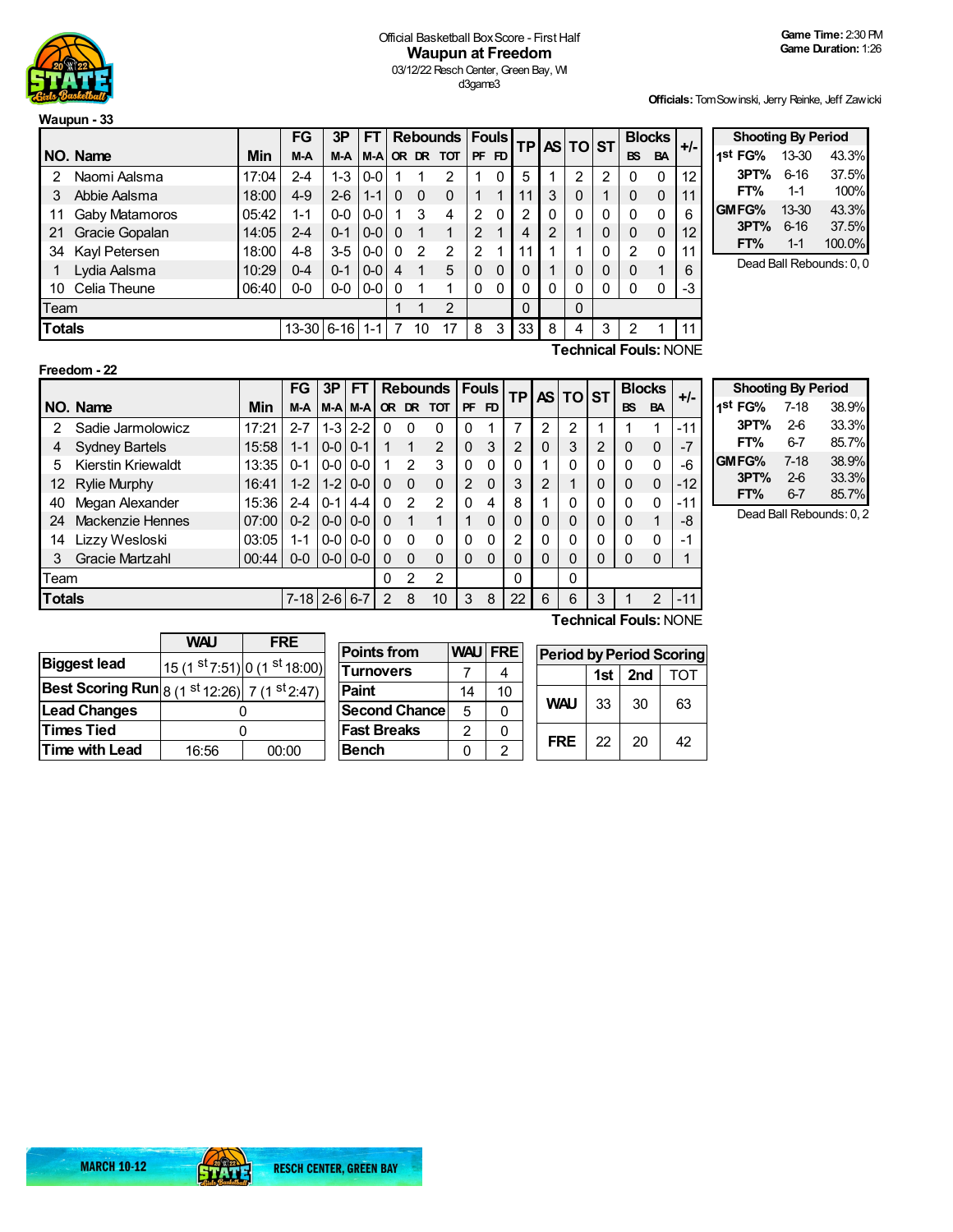

**Officials:**TomSowinski, Jerry Reinke, Jeff Zawicki

## **Period 2**

| <b>Period Starters:</b> |                                                                           |             |                |               |                                            |                                                      |
|-------------------------|---------------------------------------------------------------------------|-------------|----------------|---------------|--------------------------------------------|------------------------------------------------------|
| <b>FRE</b>              | 2 Jarmolowicz S                                                           | 4 Bartels S | 5 Kriewaldt K  |               | 12 Murphy R                                | 40 Alexander M                                       |
| <b>WAU</b>              | 2 Aalsma N                                                                | 3 Aalsma A  | 11 Matamoros G |               | 21 Gopalan G                               | 34 Petersen K                                        |
| <b>Game Time</b>        | <b>FRE</b>                                                                |             | <b>Score</b>   | <b>Diff</b>   |                                            | <b>WAU</b>                                           |
| 18:00                   | 3 MARTZAHL G substitution out                                             |             |                |               |                                            |                                                      |
| 18:00                   | 12 MURPHY R substitution in                                               |             |                |               |                                            |                                                      |
| 18:00                   |                                                                           |             |                |               | 1 AALSMAL substitution out                 |                                                      |
| 18:00                   |                                                                           |             |                |               | 11 MATAMOROS G substitution in             |                                                      |
| 17:49                   | 40 ALEXANDER M2pt FG in the paint, layup blocked                          |             |                |               |                                            |                                                      |
| 17:49                   |                                                                           |             |                |               | 11 MATAMOROS G block (1)                   |                                                      |
| 17:45                   |                                                                           |             |                |               | 11 MATAMOROS G defensive rebound (5)       |                                                      |
| 17:45                   | jump ball situation                                                       |             |                |               |                                            |                                                      |
| 17:34                   |                                                                           |             |                |               |                                            | 3 AALSMAA2pt FG in the paint, driving layup missed   |
| 17:32                   |                                                                           |             |                |               | 2 AALSMAN offensive rebound (3)            |                                                      |
| 17:31                   | jump ball situation                                                       |             |                |               |                                            |                                                      |
| 17:31                   | 12 MURPHY R steal (1)                                                     |             |                |               | 2 AALSMAN turnover lost ball (3)           |                                                      |
| 17:18                   | 40 ALEXANDER Mturnover bad pass (1)                                       |             |                |               | 3 AALSMAAsteal (2)                         |                                                      |
| 16:48                   |                                                                           |             |                |               |                                            | 2 AALSMAN 3pt FG from turnover, jump shot missed     |
| 16:45                   |                                                                           |             |                |               | 11 MATAMOROS G offensive rebound (6)       |                                                      |
| 16:27                   | 5 KRIEWALDT K foul shooting (1 - 1)                                       |             |                |               | 34 PETERSEN K foul drawn (2)               |                                                      |
| 16:27                   |                                                                           |             | 22-34          | $-12$         | 34 PETERSEN K free throw 1 - 2 made (12)   |                                                      |
| 16:27                   |                                                                           |             |                |               | 34 PETERSEN K free throw 2 - 2 missed      |                                                      |
| 16:27                   |                                                                           |             |                |               | 3 AALSMA A offensive rebound (1)           |                                                      |
| 16:25                   |                                                                           |             |                |               |                                            | 34 PETERSEN K 3pt FG second chance, jump shot missed |
| 16:21                   | 2 JARMOLOWICZ S defensive rebound (1)                                     |             |                |               |                                            |                                                      |
| 16:17                   | 2 JARMOLOWICZ S 2pt FG fast break in the paint, driving<br>layup made (9) |             | 24-34          | $-10$         |                                            |                                                      |
| 15:56                   |                                                                           |             |                |               | 2 AALSMAN 3pt FG, jump shot missed         |                                                      |
| 15:52                   | 4 BARTELS S defensive rebound (3)                                         |             |                |               |                                            |                                                      |
| 15:32                   | 40 ALEXANDER M2pt FG in the paint, layup missed                           |             |                |               |                                            |                                                      |
| 15:28                   | offensive rebound (13)                                                    |             |                |               |                                            |                                                      |
| 15:28                   | 2 JARMOLOWICZ S turnover bad pass (3)                                     |             |                |               | 2 AALSMAN steal (3)                        |                                                      |
| 15:28                   |                                                                           |             |                |               | Timeout 30 Sec                             |                                                      |
| 15:17                   |                                                                           |             |                |               |                                            | 3 AALSMA A 3pt FG from turnover, jump shot missed    |
| 15:12                   | 5 KRIEWALDT K defensive rebound (4)                                       |             |                |               |                                            |                                                      |
| 15:02                   | 2 JARMOLOWICZ S 3pt FG, jump shot missed                                  |             |                |               |                                            |                                                      |
| 14:58                   |                                                                           |             |                |               | 34 PETERSEN K defensive rebound (3)        |                                                      |
| 14:54                   |                                                                           |             |                |               | 3 AALSMAA2pt FG in the paint, layup missed |                                                      |
| 14:52                   | 12 MURPHY R defensive rebound (1)                                         |             |                |               |                                            |                                                      |
| 14:48                   | 24 HENNES Msubstitution in                                                |             |                |               |                                            |                                                      |
| 14:48                   | 5 KRIEWALDT K substitution out                                            |             |                |               |                                            |                                                      |
| 14:48                   |                                                                           |             |                | Timeout media |                                            |                                                      |
| 14:38                   | 12 MURPHY R 3pt FG, jump shot made (6)                                    |             | 27-34          | $-7$          |                                            |                                                      |
| 14:38                   | 2 JARMOLOWICZ S assist (3)                                                |             |                |               |                                            |                                                      |
| 14:19                   |                                                                           |             |                |               | 2 AALSMAN 3pt FG, jump shot missed         |                                                      |
| 14:15                   |                                                                           |             |                |               | 11 MATAMOROS G offensive rebound (7)       |                                                      |
| 14:15                   | jump ball situation                                                       |             |                |               |                                            |                                                      |

**MARCH 10-12** 

61

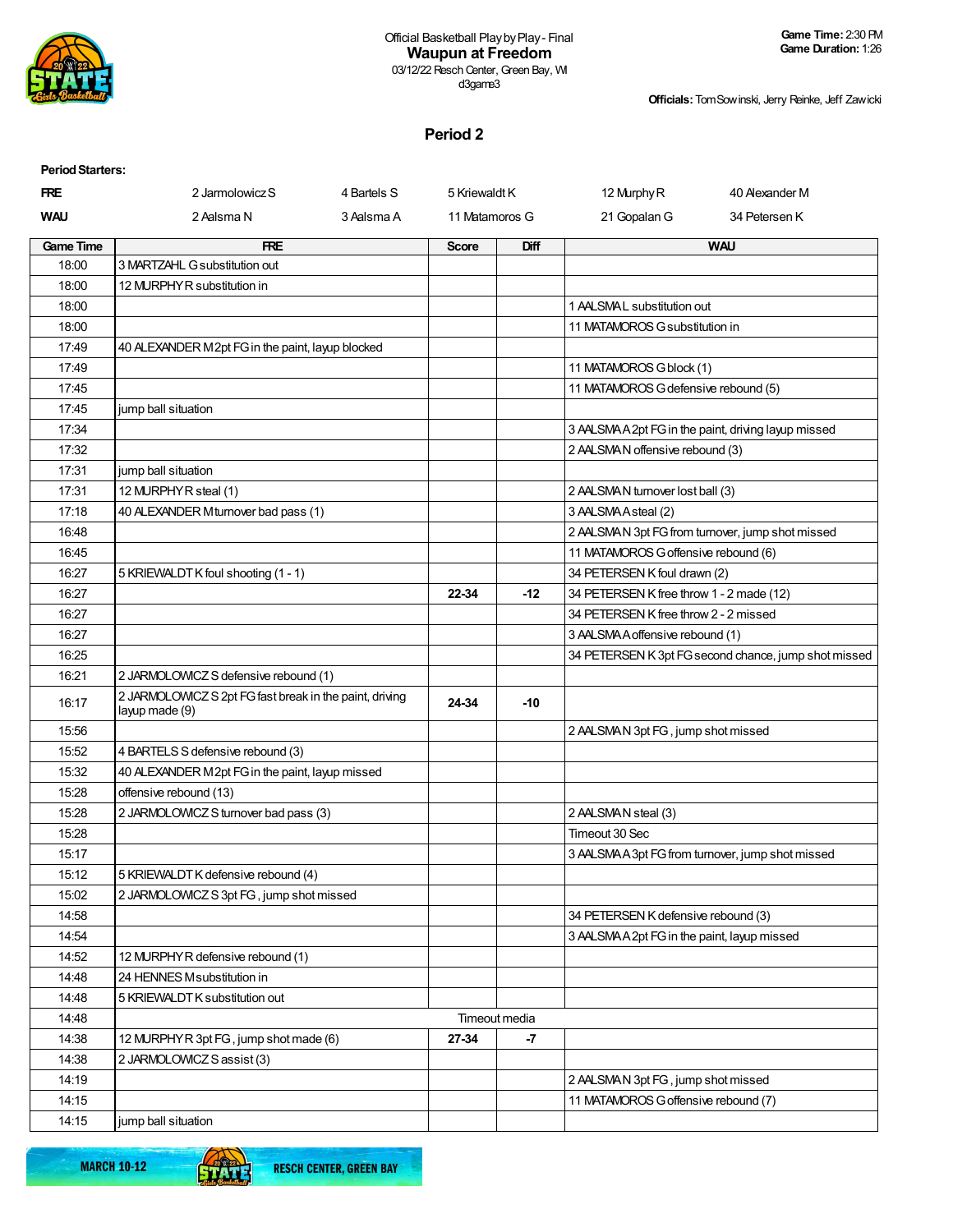

**Officials:**TomSowinski, Jerry Reinke, Jeff Zawicki

| <b>Game Time</b> | <b>FRE</b>                                                           | <b>Score</b> | Diff  | <b>WAU</b>                                                                           |
|------------------|----------------------------------------------------------------------|--------------|-------|--------------------------------------------------------------------------------------|
| 14:15            | 40 ALEXANDER Msubstitution out                                       |              |       |                                                                                      |
| 14:15            | 5 KRIEWALDT K substitution in                                        |              |       |                                                                                      |
| 14:12            |                                                                      |              |       | 2 AALSMAN substitution out                                                           |
| 14:12            |                                                                      |              |       | 1 AALSMAL substitution in                                                            |
| 14:08            |                                                                      |              |       | 34 PETERSEN K 2pt FG second chance outside the paint,<br>turnaround jump shot missed |
| 14:05            | 12 MURPHY R defensive rebound (2)                                    |              |       |                                                                                      |
| 13:57            | jump ball situation                                                  |              |       |                                                                                      |
| 13:45            | 5 KRIEWALDT K 2pt FG in the paint, floating jump shot<br>made $(2)$  | 29-34        | -5    |                                                                                      |
| 13:29            |                                                                      | 29-36        | -7    | 3 AALSMAA2pt FG in the paint, floating jump shot made<br>(13)                        |
| 13:12            | 2 JARMOLOWICZ S turnover bad pass (4)                                |              |       | 3 AALSMAAsteal (3)                                                                   |
| 13:08            |                                                                      | 29-38        | -9    | 3 AALSMA A 2pt FG fast break from turnover in the paint,<br>driving layup made (15)  |
| 12:55            | 4 BARTELS S 3pt FG, jump shot missed                                 |              |       |                                                                                      |
| 12:53            |                                                                      |              |       | 3 AALSMA A defensive rebound (2)                                                     |
| 12:47            |                                                                      | 29-40        | $-11$ | 1 AALSMAL 2pt FG fast break outside the paint, jump shot<br>made(2)                  |
| 12:47            |                                                                      |              |       | 21 GOPALAN Gassist (3)                                                               |
| 12:44            | Timeout 30 Sec                                                       |              |       |                                                                                      |
| 12:44            | 24 HENNES Msubstitution out                                          |              |       |                                                                                      |
| 12:44            | 40 ALEXANDER Msubstitution in                                        |              |       |                                                                                      |
| 12:31            | 5 KRIEWALDT K turnover bad pass (1)                                  |              |       | 11 MATAMOROS G steal (1)                                                             |
| 12:25            |                                                                      |              |       | 21 GOPALAN G 3pt FG from turnover, jump shot missed                                  |
| 12:21            |                                                                      |              |       | 11 MATAMOROS G offensive rebound (8)                                                 |
| 12:20            |                                                                      | 29-42        | $-13$ | 11 MATAMOROS G 2pt FG from turnover second chance in<br>the paint, layup made (4)    |
| 12:04            | 5 KRIEWALDT K 3pt FG, jump shot missed                               |              |       |                                                                                      |
| 12:01            |                                                                      |              |       | 34 PETERSEN K defensive rebound (4)                                                  |
| 11:37            |                                                                      | 29-44        | $-15$ | 11 MATAMOROS G 2pt FG in the paint, layup made (6)                                   |
| 11:37            |                                                                      |              |       | 34 PETERSEN K assist (2)                                                             |
| 11:22            | 4 BARTELS S 2pt FG outside the paint, pull up jump shot<br>missed    |              |       |                                                                                      |
| 11:19            | 40 ALEXANDER Moffensive rebound (3)                                  |              |       |                                                                                      |
| 11:19            | 40 ALEXANDER M2pt FG second chance in the paint, layup<br>missed     |              |       |                                                                                      |
| 11:19            | offensive rebound (18)                                               |              |       |                                                                                      |
| 11:14            | 40 ALEXANDER Mfoul drawn (5)                                         |              |       | 11 MATAMOROS G foul personal (3 - 1)                                                 |
| 11:14            |                                                                      |              |       | 11 MATAMOROS G substitution out                                                      |
| 11:14            |                                                                      |              |       | 10 THEUNE C substitution in                                                          |
| 11:12            | 12 MURPHYR 3pt FG second chance, jump shot missed                    |              |       |                                                                                      |
| 11:09            | 40 ALEXANDER Moffensive rebound (4)                                  |              |       |                                                                                      |
| 11:07            | 40 ALEXANDER M2pt FG second chance in the paint, hook<br>shot missed |              |       |                                                                                      |
| 11:05            |                                                                      |              |       | 34 PETERSEN K defensive rebound (5)                                                  |
| 10:42            | 40 ALEXANDER Mfoul shooting (1 - 2)                                  |              |       | 21 GOPALAN G foul drawn (2)                                                          |
| 10:42            |                                                                      | 29-45        | $-16$ | 21 GOPALAN G free throw 1 - 2 made (5)                                               |
| 10:42            | 5 KRIEWALDT K substitution out                                       |              |       |                                                                                      |
| 10:42            | 40 ALEXANDER Msubstitution out                                       |              |       |                                                                                      |
| 10:42            | 14 WESLOSKI L substitution in                                        |              |       |                                                                                      |
| 10:42            | 24 HENNES Msubstitution in                                           |              |       |                                                                                      |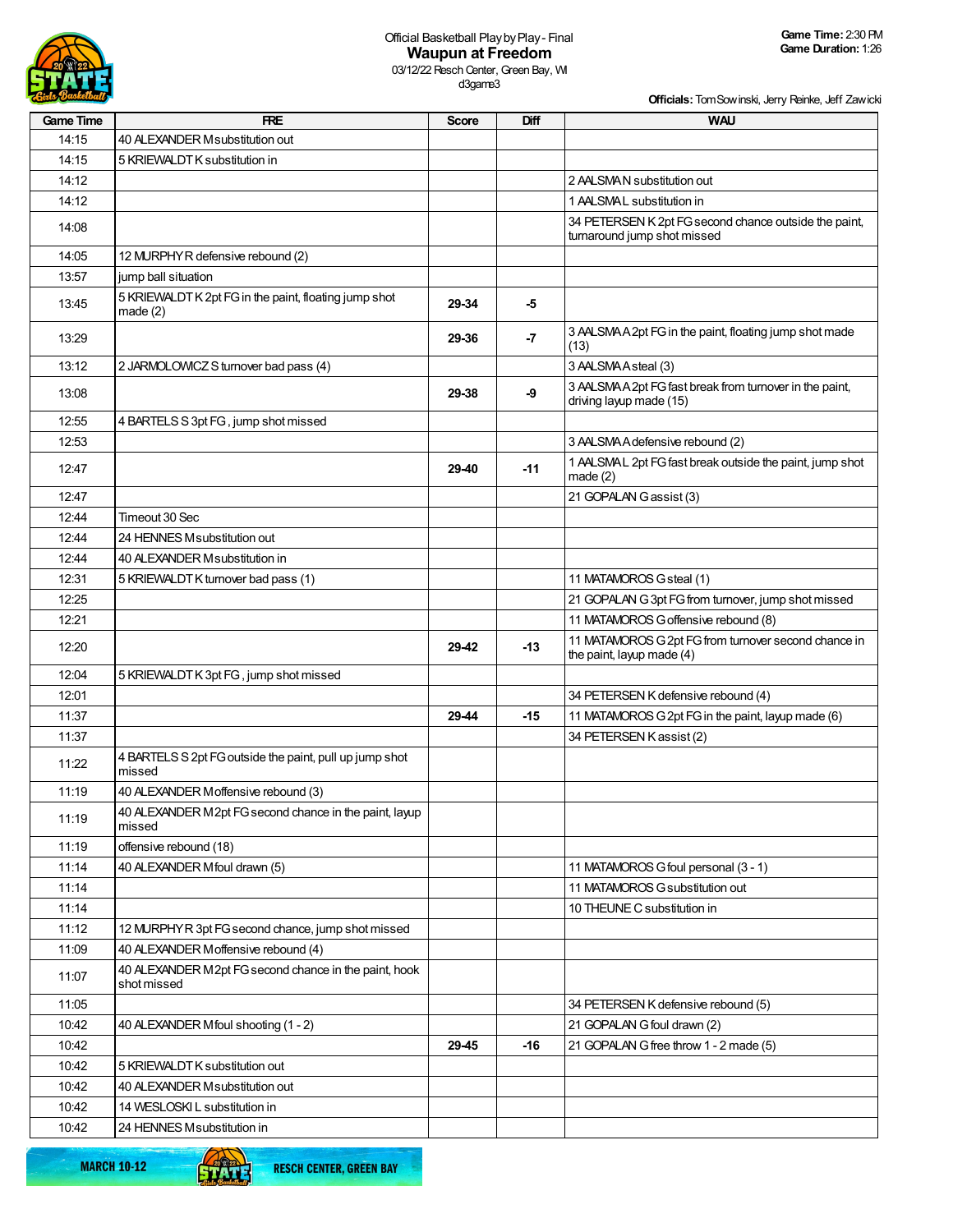

# Official Basketball PlaybyPlay- Final **Waupun at Freedom**

03/12/22 Resch Center, Green Bay, WI d3game3

| <b>Cirls Basketball</b> |                                                                |               |       | Officials: Tom Sow inski, Jerry Reinke, Jeff Zawicki |
|-------------------------|----------------------------------------------------------------|---------------|-------|------------------------------------------------------|
| <b>Game Time</b>        | <b>FRE</b>                                                     | <b>Score</b>  | Diff  | <b>WAU</b>                                           |
| 10:42                   |                                                                |               |       | 21 GOPALAN G free throw 2 - 2 missed                 |
| 10:40                   | 4 BARTELS S defensive rebound (4)                              |               |       |                                                      |
| 10:29                   | 14 WESLOSKI L 3pt FG, jump shot missed                         |               |       |                                                      |
| 10:27                   | 24 HENNES Moffensive rebound (2)                               |               |       |                                                      |
| 10:26                   | 24 HENNES M2pt FG second chance in the paint, layup<br>blocked |               |       |                                                      |
| 10:26                   |                                                                |               |       | 34 PETERSEN K block (3)                              |
| 10:23                   | 4 BARTELS S offensive rebound (5)                              |               |       |                                                      |
| 10:23                   | 4 BARTELS S 2pt FG second chance in the paint, layup<br>missed |               |       |                                                      |
| 10:22                   | 24 HENNES Moffensive rebound (3)                               |               |       |                                                      |
| 10:22                   | 24 HENNES Mfoul drawn (1)                                      |               |       | 34 PETERSEN K foul shooting (3 - 2)                  |
| 10:22                   | 24 HENNES Mfree throw 1 - 2 made (1)                           | 30-45         | -15   |                                                      |
| 10:22                   | 24 HENNES Mfree throw 2 - 2 made (2)                           | 31-45         | $-14$ |                                                      |
| 10:22                   |                                                                | Timeout media |       |                                                      |
| 10:22                   | 4 BARTELS S foul personal (1 - 3)                              |               |       | 34 PETERSEN K foul drawn (3)                         |
| 09:59                   |                                                                | 31-47         | $-16$ | 10 THEUNE C 2pt FG in the paint, layup made (2)      |
| 09:59                   |                                                                |               |       | 3 AALSMA Aassist (4)                                 |
| 09:47                   | 2 JARMOLOWICZ S 2pt FG in the paint, layup missed              |               |       |                                                      |
| 09:44                   |                                                                |               |       | 34 PETERSEN K defensive rebound (6)                  |
| 09:39                   |                                                                |               |       | 1 AALSMAL 2pt FG outside the paint, jump shot missed |
| 09:37                   |                                                                |               |       | offensive rebound (29)                               |
| 09:37                   | 2 JARMOLOWICZ S substitution out                               |               |       |                                                      |
| 09:37                   | 4 BARTELS S substitution out                                   |               |       |                                                      |
| 09:37                   | 3 MARTZAHL G substitution in                                   |               |       |                                                      |
| 09:37                   | 5 KRIEWALDT K substitution in                                  |               |       |                                                      |
| 08:59                   |                                                                | 31-50         | -19   | 3 AALSMA A 3pt FG second chance, jump shot made (18) |
| 08:59                   |                                                                |               |       | 21 GOPALAN Gassist (4)                               |
| 08:43                   | 14 WESLOSKI L foul drawn (1)                                   |               |       | 34 PETERSEN K foul shooting (4 - 3)                  |
| 08:43                   | 14 WESLOSKI L free throw 1 - 2 missed                          |               |       |                                                      |
| 08:43                   | offensive dead ball rebound (3)                                |               |       |                                                      |
| 08:43                   | 12 MURPHY R substitution out                                   |               |       |                                                      |
| 08:43                   | 2 JARMOLOWICZ S substitution in                                |               |       |                                                      |
| 08:43                   |                                                                |               |       | 34 PETERSEN K substitution out                       |
| 08:43                   |                                                                |               |       | 2 AALSMAN substitution in                            |
| 08:43                   | 14 WESLOSKI L free throw 2 - 2 made (3)                        | 32-50         | $-18$ |                                                      |
| 08:43                   | 14 WESLOSKI L substitution out                                 |               |       |                                                      |
| 08:43                   | 40 ALEXANDER Msubstitution in                                  |               |       |                                                      |
| 08:04                   |                                                                | $32 - 52$     | -20   | 2 AALSMAN 2pt FG in the paint, layup made (7)        |
| 08:04                   |                                                                |               |       | 10 THEUNE C assist (1)                               |
| 07:49                   | 40 ALEXANDER M2pt FG in the paint, layup missed                |               |       |                                                      |
| 07:46                   |                                                                |               |       | 1 AALSMAL defensive rebound (6)                      |
| 07:34                   |                                                                |               |       | 21 GOPALAN G turnover bad pass (2)                   |
| 07:34                   | 24 HENNES Msubstitution out                                    |               |       |                                                      |
| 07:34                   | 4 BARTELS S substitution in                                    |               |       |                                                      |
| 07:34                   |                                                                |               |       | 10 THEUNE C substitution out                         |
| 07:34                   |                                                                |               |       | 11 MATAMOROS G substitution in                       |
| 07:34                   | 3 MARTZAHL G substitution out                                  |               |       |                                                      |
| 07:34                   | 12 MURPHY R substitution in                                    |               |       |                                                      |

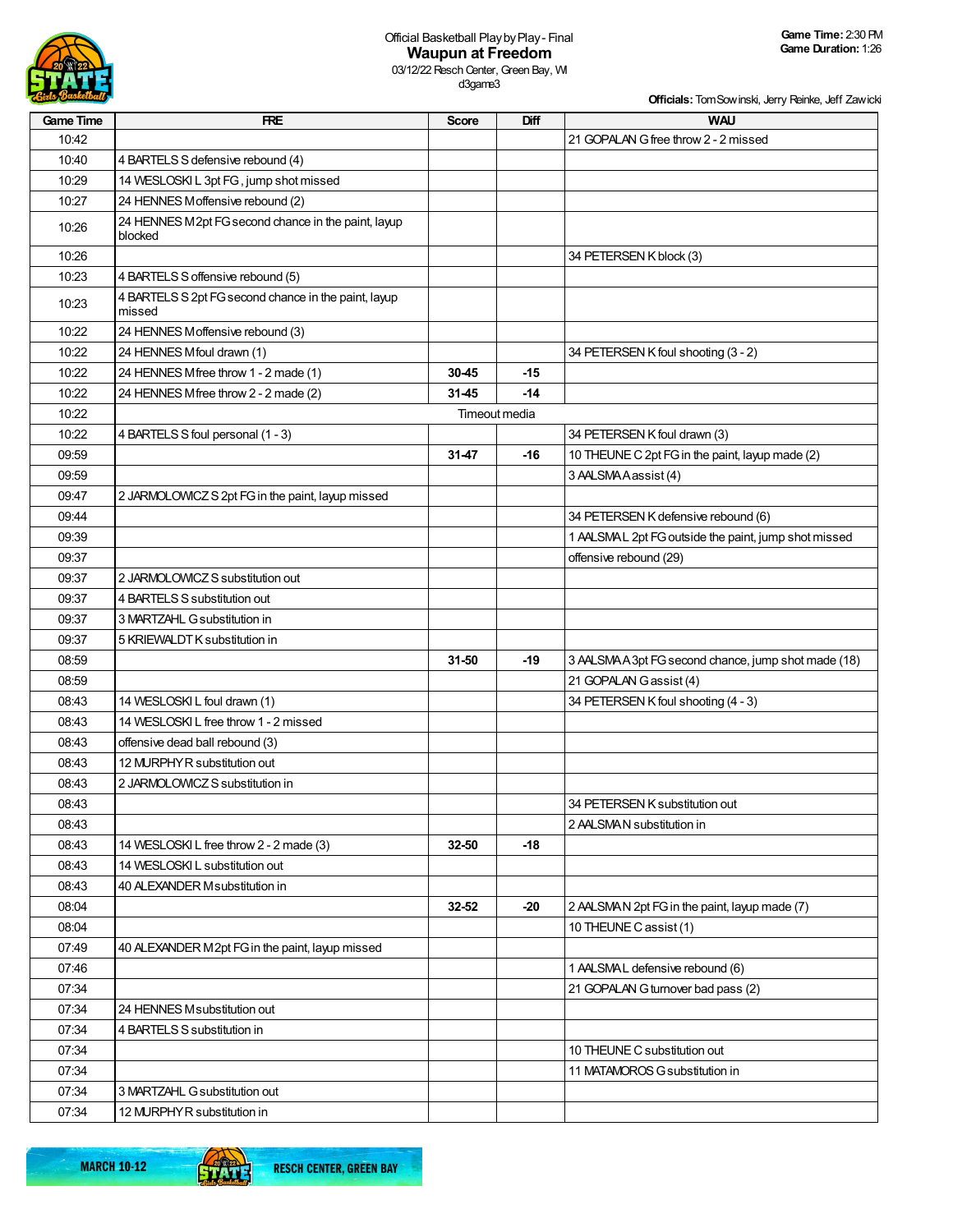

## Official Basketball PlaybyPlay- Final **Waupun at Freedom**

03/12/22 Resch Center, Green Bay, WI d3game3

| <b>Birls Basketball</b> |                                                                                  |              |       | Officials: Tom Sowinski, Jerry Reinke, Jeff Zawicki                |
|-------------------------|----------------------------------------------------------------------------------|--------------|-------|--------------------------------------------------------------------|
| <b>Game Time</b>        | <b>FRE</b>                                                                       | <b>Score</b> | Diff  | <b>WAU</b>                                                         |
| 07:19                   | 40 ALEXANDER M2pt FG from turnover in the paint, layup<br>missed                 |              |       |                                                                    |
| 07:18                   | 40 ALEXANDER Moffensive rebound (5)                                              |              |       |                                                                    |
| 07:18                   | 40 ALEXANDER Mfoul drawn (6)                                                     |              |       | 11 MATAMOROS G foul personal (4 - 4)                               |
| 07:10                   | 5 KRIEWALDT K 3pt FG from turnover second chance, jump<br>shot missed            |              |       |                                                                    |
| 07:06                   | 5 KRIEWALDT K offensive rebound (5)                                              |              |       |                                                                    |
| 07:03                   | 4 BARTELS S 2pt FG from turnover second chance in the<br>paint, hook shot missed |              |       |                                                                    |
| 07:01                   |                                                                                  |              |       | defensive rebound (31)                                             |
| 06:58                   |                                                                                  | 32-54        | $-22$ | 3 AALSMA A 2pt FG fast break in the paint, layup made (20)         |
| 06:54                   | Timeout 60 Sec                                                                   |              |       |                                                                    |
| 06:44                   | 40 ALEXANDER M2pt FG in the paint, layup made (10)                               | 34-54        | -20   |                                                                    |
| 06:44                   | 4 BARTELS S assist (1)                                                           |              |       |                                                                    |
| 06:25                   | 2 JARMOLOWICZ S steal (2)                                                        |              |       | 3 AALSMA A turnover bad pass (1)                                   |
| 06:20                   | 40 ALEXANDER Mfoul drawn (7)                                                     |              |       | 1 AALSMAL foul shooting (1 - 5)                                    |
| 06:20                   | 40 ALEXANDER Mfree throw fast break 1 - 2 made (11)                              | 35-54        | -19   |                                                                    |
| 06:20                   | 40 ALEXANDER Mfree throw fast break 2 - 2 missed                                 |              |       |                                                                    |
| 06:20                   |                                                                                  |              |       | 3 AALSMA A defensive rebound (3)                                   |
| 06:04                   |                                                                                  |              |       | 21 GOPALAN G 2pt FG in the paint, layup blocked                    |
| 06:04                   | 40 ALEXANDER Mblock (1)                                                          |              |       |                                                                    |
| 06:04                   |                                                                                  |              |       | offensive rebound (33)                                             |
| 05:50                   |                                                                                  | 35-56        | -21   | 11 MATAMOROS G 2pt FG second chance in the paint, layup<br>made(8) |
| 05:50                   |                                                                                  |              |       | 21 GOPALAN Gassist (5)                                             |
| 05:39                   | 40 ALEXANDER M2pt FG in the paint, layup missed                                  |              |       |                                                                    |
| 05:37                   | 4 BARTELS S offensive rebound (6)                                                |              |       |                                                                    |
| 05:37                   | 4 BARTELS S foul drawn (4)                                                       |              |       | 21 GOPALAN G foul shooting (3 - 6)                                 |
| 05:37                   | 4 BARTELS S free throw 1 - 2 made (3)                                            | 36-56        | -20   |                                                                    |
| 05:37                   |                                                                                  |              |       | 1 AALSMAL substitution out                                         |
| 05:37                   |                                                                                  |              |       | 34 PETERSEN K substitution in                                      |
| 05:37                   | 4 BARTELS S free throw 2 - 2 made (4)                                            | 37-56        | -19   |                                                                    |
| 05:20                   |                                                                                  |              |       | 2 AALSMAN turnover bad pass (4)                                    |
| 05:12                   | 12 MURPHY R turnover bad pass (2)                                                |              |       |                                                                    |
| 04:44                   |                                                                                  | 37-58        | $-21$ | 3 AALSMAA2pt FG from turnover in the paint, layup made<br>(22)     |
| 04:44                   |                                                                                  |              |       | 21 GOPALAN Gassist (6)                                             |
| 04:30                   | 40 ALEXANDER M2pt FG in the paint, layup missed                                  |              |       |                                                                    |
| 04:28                   |                                                                                  |              |       | 2 AALSMAN defensive rebound (4)                                    |
| 04:22                   | 4 BARTELS S foul personal (2 - 4)                                                |              |       | 21 GOPALAN G foul drawn (3)                                        |
| 04:22                   | 40 ALEXANDER Msubstitution out                                                   |              |       |                                                                    |
| 04:22                   | 24 HENNES Msubstitution in                                                       |              |       |                                                                    |
| 04:09                   |                                                                                  | 37-61        | -24   | 34 PETERSEN K 3pt FG, jump shot made (15)                          |
| 04:09                   |                                                                                  |              |       | 3 AALSMA Aassist (5)                                               |
| 04:01                   | 5 KRIEWALDT K 3pt FG, jump shot missed                                           |              |       |                                                                    |
| 03:57                   |                                                                                  |              |       | 2 AALSMAN defensive rebound (5)                                    |
| 03:57                   | 24 HENNES Mfoul personal (2 - 5)                                                 |              |       | 2 AALSMAN foul drawn (1)                                           |
| 03:57                   | Timeout 60 Sec                                                                   |              |       |                                                                    |
| 03:38                   | 2 JARMOLOWICZ S steal (3)                                                        |              |       | 34 PETERSEN K turnover bad pass (2)                                |
| 03:34                   | 4 BARTELS S foul drawn (5)                                                       |              |       | 3 AALSMA A foul shooting (2 - 7)                                   |
| 03:34                   | 4 BARTELS S free throw fast break 1 - 2 missed                                   |              |       |                                                                    |

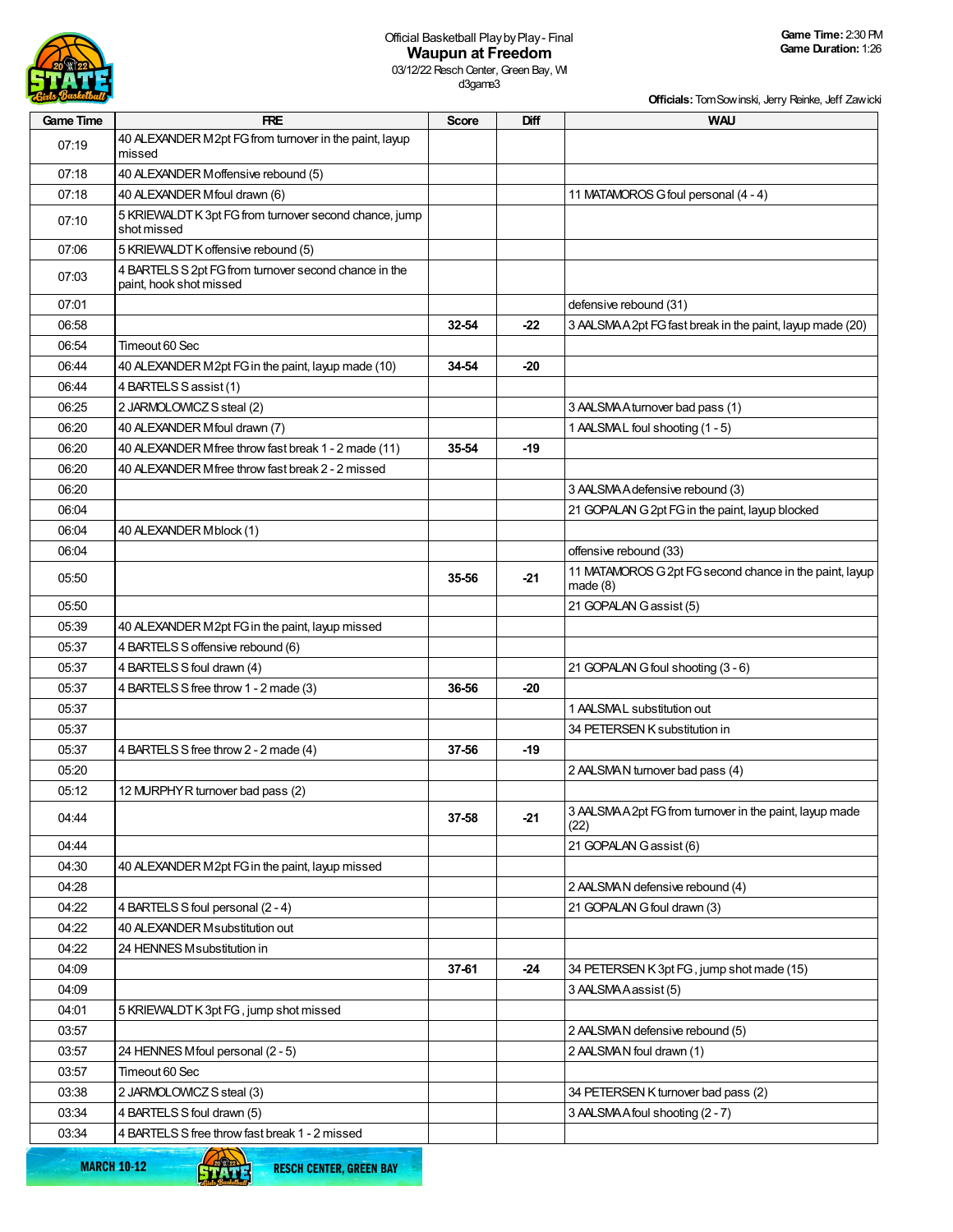

**Officials:**TomSowinski, Jerry Reinke, Jeff Zawicki

| <b>Game Time</b> | <b>FRE</b>                                                     | <b>Score</b> | Diff  | <b>WAU</b>                                                        |
|------------------|----------------------------------------------------------------|--------------|-------|-------------------------------------------------------------------|
| 03:34            | offensive dead ball rebound (4)                                |              |       |                                                                   |
| 03:34            | 4 BARTELS S free throw fast break 2 - 2 missed                 |              |       |                                                                   |
| 03:34            |                                                                |              |       | 34 PETERSEN K defensive rebound (7)                               |
| 03:27            |                                                                |              |       | 11 MATAMOROS G 2pt FG in the paint, layup missed                  |
| 03:26            |                                                                |              |       | 11 MATAMOROS G offensive rebound (9)                              |
| 03:26            | jump ball situation                                            |              |       |                                                                   |
| 03:20            | 24 HENNES Mfoul personal (3 - 6)                               |              |       | 3 AALSMA A foul drawn (2)                                         |
| 03:10            |                                                                |              |       | 11 MATAMOROS G 2pt FG second chance in the paint, layup<br>missed |
| 03:08            | 24 HENNES Mdefensive rebound (4)                               |              |       |                                                                   |
| 02:54            | 2 JARMOLOWICZ S 2pt FG outside the paint, jump shot<br>blocked |              |       |                                                                   |
| 02:54            |                                                                |              |       | 11 MATAMOROS G block (2)                                          |
| 02:50            |                                                                |              |       | 11 MATAMOROS G defensive rebound (10)                             |
| 02:45            | jump ball situation                                            |              |       |                                                                   |
| 02:45            | 2 JARMOLOWICZ S steal (4)                                      |              |       | 3 AALSMA A turnover lost ball (2)                                 |
| 02:45            | 2 JARMOLOWICZ S substitution out                               |              |       |                                                                   |
| 02:45            | 4 BARTELS S substitution out                                   |              |       |                                                                   |
| 02:45            | 5 KRIEWALDT K substitution out                                 |              |       |                                                                   |
| 02:45            | 12 MURPHY R substitution out                                   |              |       |                                                                   |
| 02:45            | 3 MARTZAHL G substitution in                                   |              |       |                                                                   |
| 02:45            | 11 BORK N substitution in                                      |              |       |                                                                   |
| 02:45            | 14 WESLOSKI L substitution in                                  |              |       |                                                                   |
| 02:45            | 20 REED H substitution in                                      |              |       |                                                                   |
| 02:45            |                                                                |              |       | 21 GOPALAN G substitution out                                     |
| 02:45            |                                                                |              |       | 10 THEUNE C substitution in                                       |
| 02:22            | 14 WESLOSKI L foul drawn (2)                                   |              |       | 2 AALSMAN foul shooting (2 - 8)                                   |
| 02:22            | 14 WESLOSKI L free throw 1 - 2 made (4)                        | 38-61        | $-23$ |                                                                   |
| 02:22            | 3 MARTZAHL G substitution out                                  |              |       |                                                                   |
| 02:22            | 40 ALEXANDER Msubstitution in                                  |              |       |                                                                   |
| 02:22            |                                                                |              |       | 34 PETERSEN K substitution out                                    |
| 02:22            |                                                                |              |       | 5 VANDESTREEK Msubstitution in                                    |
| 02:22            | 14 WESLOSKI L free throw 2 - 2 made (5)                        | 39-61        | $-22$ |                                                                   |
| 01:43            |                                                                |              |       | Timeout 60 Sec                                                    |
| 01:43            | 20 REED H substitution out                                     |              |       |                                                                   |
| 01:43            | 3 MARTZAHL G substitution in                                   |              |       |                                                                   |
| 01:43            |                                                                |              |       | 2 AALSMAN substitution out                                        |
| 01:43            |                                                                |              |       | 3 AALSMA A substitution out                                       |
| 01:43            |                                                                |              |       | 10 THEUNE C substitution out                                      |
| 01:43            |                                                                |              |       | 11 MATAMOROS G substitution out                                   |
| 01:43            |                                                                |              |       | 4 PEARCE T substitution in                                        |
| 01:43            |                                                                |              |       | 15 HARDER R substitution in                                       |
| 01:43            |                                                                |              |       | 22 KRUEGER J substitution in                                      |
| 01:43            |                                                                |              |       | 24 TOUTANT S substitution in                                      |
| 01:32            |                                                                |              |       | 4 PEARCE T turnover bad pass (1)                                  |
| 01:32            | 40 ALEXANDER Msubstitution out                                 |              |       |                                                                   |
| 01:32            | 20 REED H substitution in                                      |              |       |                                                                   |
| 01:32            | 11 BORK N substitution out                                     |              |       |                                                                   |
| 01:32            | 14 WESLOSKI L substitution out                                 |              |       |                                                                   |
| 01:32            | 24 HENNES Msubstitution out                                    |              |       |                                                                   |
|                  |                                                                |              |       |                                                                   |

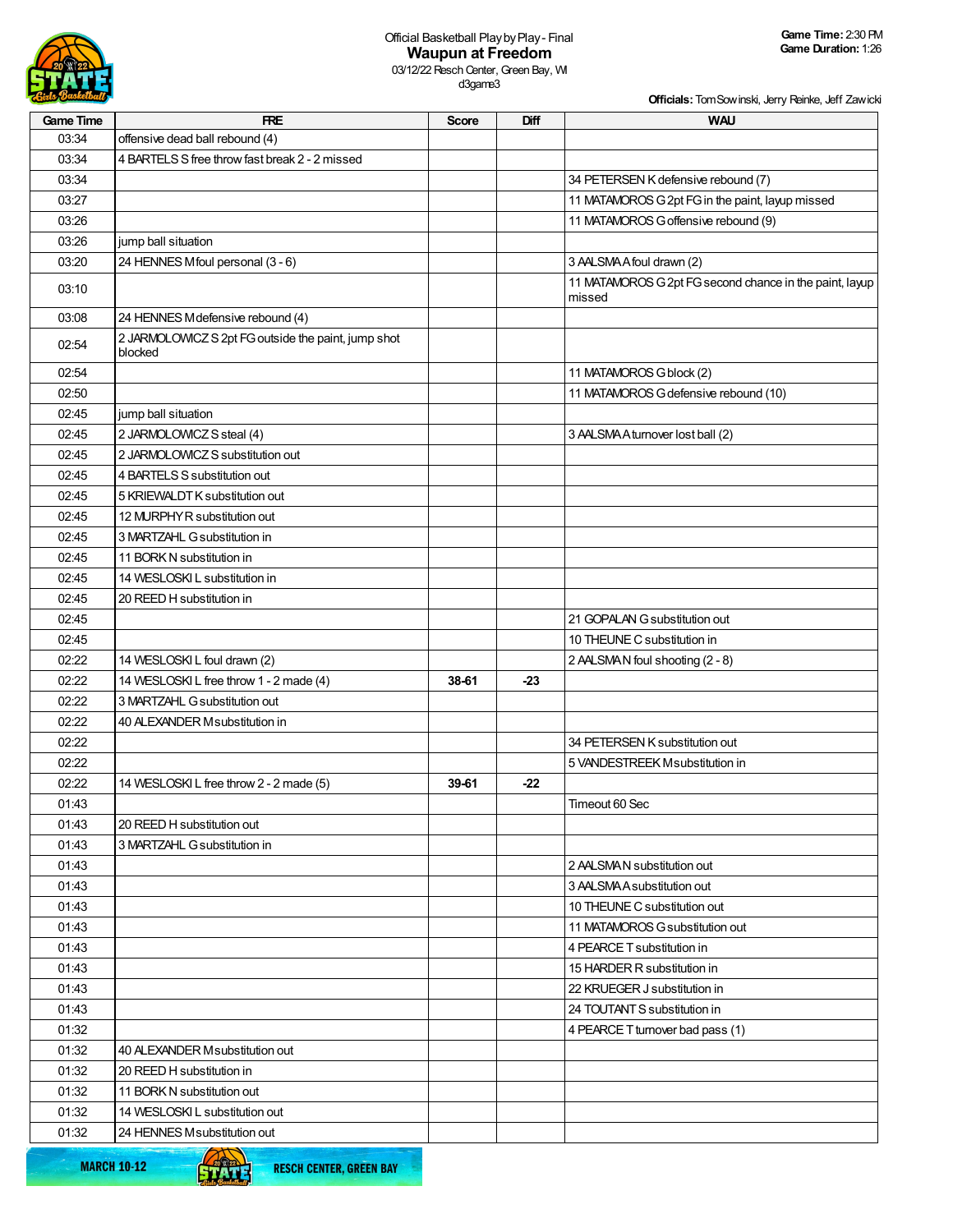

d3game3

**Officials:**TomSowinski, Jerry Reinke, Jeff Zawicki

| <b>Game Time</b>   | <b>FRE</b>                                                      | <b>Score</b> | Diff  | <b>WAU</b>                                                    |  |  |  |  |  |
|--------------------|-----------------------------------------------------------------|--------------|-------|---------------------------------------------------------------|--|--|--|--|--|
| 01:32              | 2 JARMOLOWICZ S substitution in                                 |              |       |                                                               |  |  |  |  |  |
| 01:32              | 4 BARTELS S substitution in                                     |              |       |                                                               |  |  |  |  |  |
| 01:32              | 12 MURPHY R substitution in                                     |              |       |                                                               |  |  |  |  |  |
| 01:07              | 3 MARTZAHL G foul drawn (1)                                     |              |       | 5 VANDESTREEK Mfoul shooting (1 - 9)                          |  |  |  |  |  |
| 01:07              | 3 MARTZAHL G free throw 1 - 2 missed                            |              |       |                                                               |  |  |  |  |  |
| 01:07              | offensive dead ball rebound (5)                                 |              |       |                                                               |  |  |  |  |  |
| 01:07              | 3 MARTZAHL G free throw 2 - 2 made (1)                          | 40-61        | $-21$ |                                                               |  |  |  |  |  |
| 00:47              |                                                                 | 40-63        | $-23$ | 5 VANDESTREEK M2pt FG in the paint, driving layup made<br>(2) |  |  |  |  |  |
| 00:25              | 2 JARMOLOWICZ S 3pt FG, jump shot missed                        |              |       |                                                               |  |  |  |  |  |
| 00:21              | 20 REED H offensive rebound (1)                                 |              |       |                                                               |  |  |  |  |  |
| 00:13              | 4 BARTELS S 2pt FG second chance in the paint, layup<br>made(6) | 42-63        | $-21$ |                                                               |  |  |  |  |  |
| 00:13              | 20 REED H assist (1)                                            |              |       |                                                               |  |  |  |  |  |
| <b>END OF GAME</b> |                                                                 |              |       |                                                               |  |  |  |  |  |
|                    | <b>FRE 42-63 WAU</b>                                            |              |       |                                                               |  |  |  |  |  |